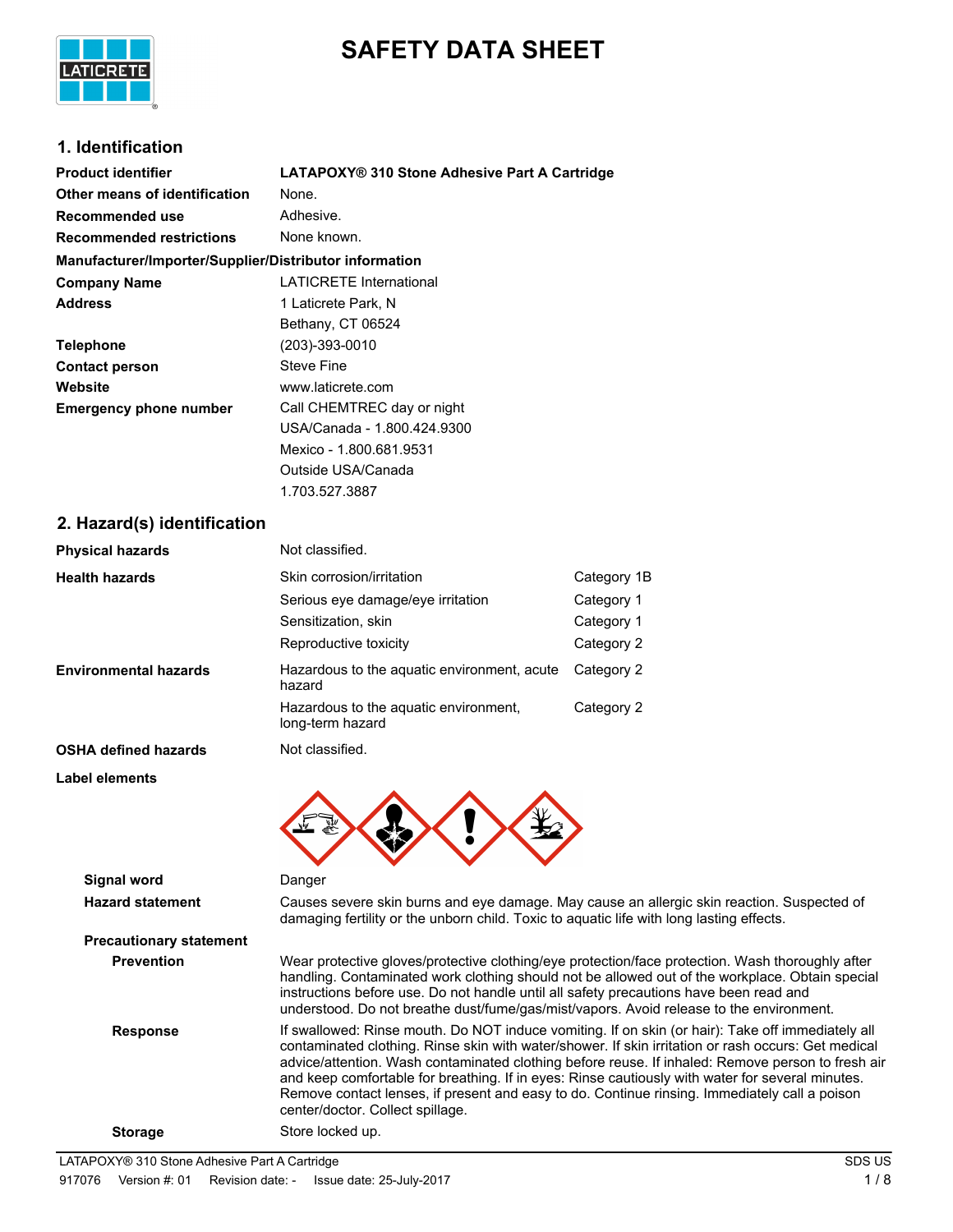**Supplemental information** None.

### **3. Composition/information on ingredients**

#### **Mixtures**

| <b>Chemical name</b>                                                         |                                                                                                                                                                                                                                                                                     | <b>CAS number</b> | $\%$        |
|------------------------------------------------------------------------------|-------------------------------------------------------------------------------------------------------------------------------------------------------------------------------------------------------------------------------------------------------------------------------------|-------------------|-------------|
| Calcium carbonate, synthetic                                                 |                                                                                                                                                                                                                                                                                     | 471-34-1          | $20 - 22$   |
| Nonyl Phenol                                                                 |                                                                                                                                                                                                                                                                                     | 84852-15-3        | $5 - 7$     |
| Fatty acids, tall-oil, reaction<br>products with<br>tetraethylenepentamine   |                                                                                                                                                                                                                                                                                     | 68953-36-6        | $3 - 4$     |
| 4,4'-Methylenebis(cyclohexyla<br>mine)                                       |                                                                                                                                                                                                                                                                                     | 1761-71-3         | $1 - 2$     |
| Tetraethylene pentamine                                                      |                                                                                                                                                                                                                                                                                     | 112-57-2          | $0.5 - 1.5$ |
| <b>Composition comments</b>                                                  | All concentrations are in percent by weight unless ingredient is a gas. Gas concentrations are in<br>percent by volume.                                                                                                                                                             |                   |             |
| 4. First-aid measures                                                        |                                                                                                                                                                                                                                                                                     |                   |             |
| <b>Inhalation</b>                                                            | Remove victim to fresh air and keep at rest in a position comfortable for breathing. Get medical<br>attention if any discomfort continues.                                                                                                                                          |                   |             |
| <b>Skin contact</b>                                                          | Take off immediately all contaminated clothing. Chemical burns must be treated by a physician.<br>Wash contaminated clothing before reuse. Get medical attention immediately.                                                                                                       |                   |             |
| Eye contact                                                                  | Immediately flush eyes with plenty of water for at least 15 minutes. Remove contact lenses, if<br>present and easy to do. Continue rinsing. Get medical attention immediately.                                                                                                      |                   |             |
| Ingestion                                                                    | Rinse mouth. Do not induce vomiting. If vomiting occurs, keep head low so that stomach content<br>doesn't get into the lungs. Get medical attention if any discomfort continues.                                                                                                    |                   |             |
| <b>Most important</b><br>symptoms/effects, acute and<br>delayed              | Rash. Corrosive effects. Symptoms may include stinging, tearing, redness, swelling, and blurred<br>vision. Permanent eye damage including blindness could result.                                                                                                                   |                   |             |
| Indication of immediate<br>medical attention and special<br>treatment needed | Provide general supportive measures and treat symptomatically. Symptoms may be delayed.<br>Chemical burns: Flush with water immediately. While flushing, remove clothes which do not<br>adhere to affected area. Call an ambulance. Continue flushing during transport to hospital. |                   |             |
| <b>General information</b>                                                   | Ensure that medical personnel are aware of the material(s) involved, and take precautions to<br>protect themselves.                                                                                                                                                                 |                   |             |
| 5. Fire-fighting measures                                                    |                                                                                                                                                                                                                                                                                     |                   |             |
| Suitable extinguishing media                                                 | Alcohol resistant foam. Water fog. Dry chemical powder. Carbon dioxide (CO2).                                                                                                                                                                                                       |                   |             |
| Unsuitable extinguishing<br>media                                            | Do not use water jet as an extinguisher, as this will spread the fire.                                                                                                                                                                                                              |                   |             |
| Specific hazards arising from<br>the chemical                                | Heating may cause the release of ammonia vapors.                                                                                                                                                                                                                                    |                   |             |
| Special protective equipment<br>and precautions for firefighters             | Self-contained breathing apparatus and full protective clothing must be worn in case of fire.                                                                                                                                                                                       |                   |             |
| <b>Fire fighting</b><br>equipment/instructions                               | In case of fire and/or explosion do not breathe fumes. Move containers from fire area if you can do<br>so without risk. Use water spray to cool unopened containers.                                                                                                                |                   |             |
| <b>General fire hazards</b>                                                  | No unusual fire or explosion hazards noted.                                                                                                                                                                                                                                         |                   |             |
|                                                                              |                                                                                                                                                                                                                                                                                     |                   |             |

### **6. Accidental release measures**

Keep unnecessary personnel away. Keep people away from and upwind of spill/leak. Wear appropriate protective equipment and clothing during clean-up. Do not touch damaged containers or spilled material unless wearing appropriate protective clothing. Ensure adequate ventilation. Local authorities should be advised if significant spillages cannot be contained. **Personal precautions, protective equipment and emergency procedures**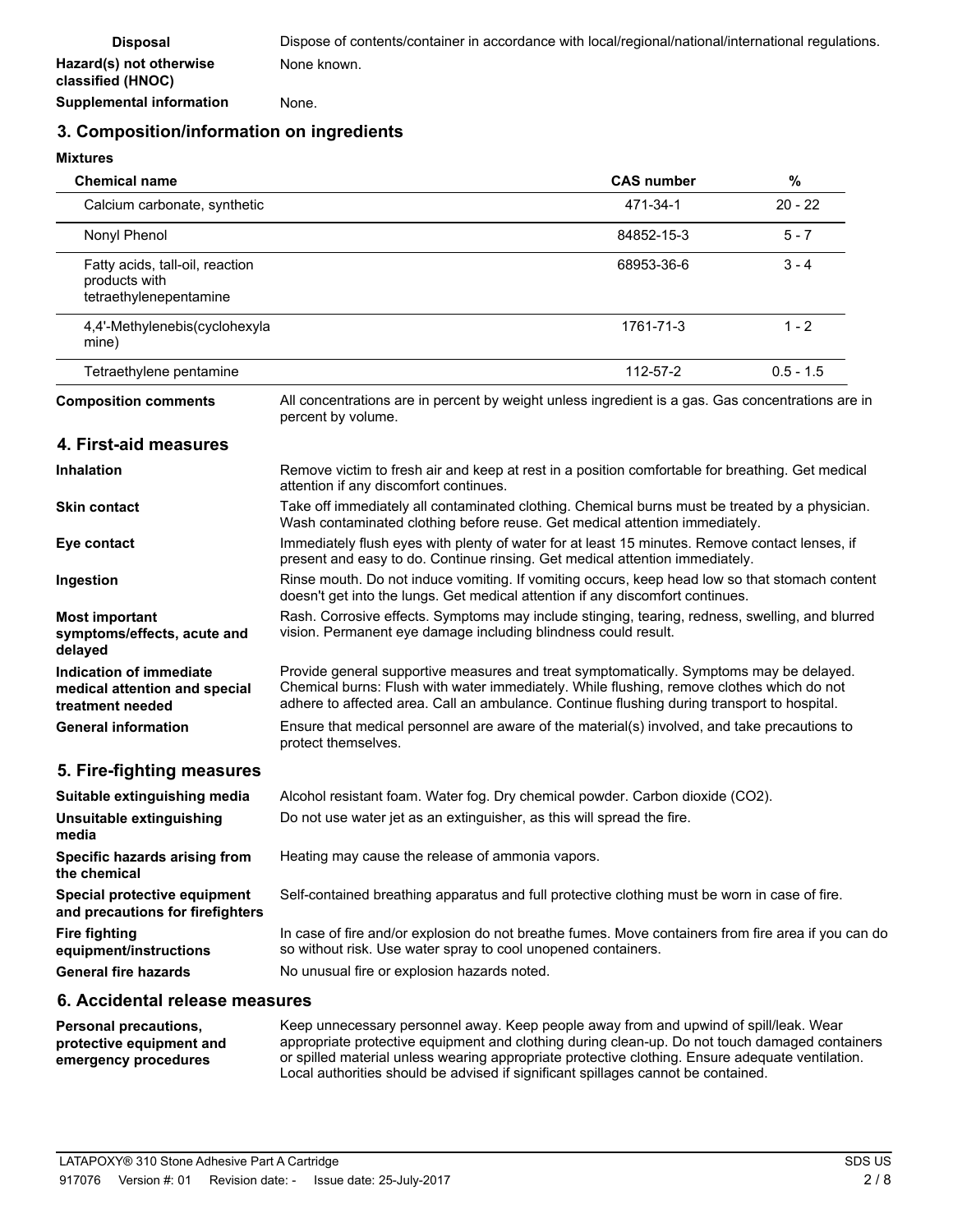| <b>Methods and materials for</b><br>containment and cleaning up | Large Spills: Stop the flow of material, if this is without risk. Dike the spilled material, where this is<br>possible. Absorb in vermiculite, dry sand or earth and place into containers. Following product<br>recovery, flush area with water.                                                                                                              |
|-----------------------------------------------------------------|----------------------------------------------------------------------------------------------------------------------------------------------------------------------------------------------------------------------------------------------------------------------------------------------------------------------------------------------------------------|
|                                                                 | Small Spills: Wipe up with absorbent material (e.g. cloth, fleece). Clean surface thoroughly to<br>remove residual contamination.                                                                                                                                                                                                                              |
|                                                                 | Never return spills in original containers for re-use. For waste disposal, see Section 13 of the SDS.                                                                                                                                                                                                                                                          |
| <b>Environmental precautions</b>                                | Avoid release to the environment. Do not discharge into drains, water courses or onto the ground.<br>Environmental manager must be informed of all major releases.                                                                                                                                                                                             |
| 7. Handling and storage                                         |                                                                                                                                                                                                                                                                                                                                                                |
| <b>Precautions for safe handling</b>                            | Do not handle until all safety precautions have been read and understood. Do not breathe mist or<br>vapor. Do not get in eyes, on skin, on clothing. Persons susceptible to allergic reactions should not<br>handle this product. Use with adequate ventilation. Wear appropriate personal protective<br>equipment. Observe good industrial hygiene practices. |
| Conditions for safe storage,<br>including any incompatibilities | Keep container tightly closed. Store in a cool and well-ventilated place. Store away from<br>incompatible materials.                                                                                                                                                                                                                                           |

# **8. Exposure controls/personal protection**

| <b>Occupational exposure limits</b>                              |                                                                                                                                                                                                                                                                                                                                                                                                                                    |                                   |             |
|------------------------------------------------------------------|------------------------------------------------------------------------------------------------------------------------------------------------------------------------------------------------------------------------------------------------------------------------------------------------------------------------------------------------------------------------------------------------------------------------------------|-----------------------------------|-------------|
| US. NIOSH: Pocket Guide to Chemical Hazards<br><b>Components</b> | <b>Type</b>                                                                                                                                                                                                                                                                                                                                                                                                                        | Value                             | <b>Form</b> |
| Calcium carbonate.<br>synthetic (CAS 471-34-1)                   | <b>TWA</b>                                                                                                                                                                                                                                                                                                                                                                                                                         | $5$ mg/m $3$                      | Respirable. |
|                                                                  |                                                                                                                                                                                                                                                                                                                                                                                                                                    | 10 mg/m3                          | Total       |
|                                                                  | US. Workplace Environmental Exposure Level (WEEL) Guides                                                                                                                                                                                                                                                                                                                                                                           |                                   |             |
| <b>Components</b>                                                | <b>Type</b>                                                                                                                                                                                                                                                                                                                                                                                                                        | Value                             | <b>Form</b> |
| Tetraethylene pentamine<br>(CAS 112-57-2)                        | <b>TWA</b>                                                                                                                                                                                                                                                                                                                                                                                                                         | $5$ mg/m $3$                      | Aerosol.    |
|                                                                  |                                                                                                                                                                                                                                                                                                                                                                                                                                    | 1 ppm                             | Aerosol.    |
| <b>Biological limit values</b>                                   | No biological exposure limits noted for the ingredient(s).                                                                                                                                                                                                                                                                                                                                                                         |                                   |             |
| <b>Exposure guidelines</b>                                       |                                                                                                                                                                                                                                                                                                                                                                                                                                    |                                   |             |
| <b>US WEEL Guides: Skin designation</b>                          |                                                                                                                                                                                                                                                                                                                                                                                                                                    |                                   |             |
| Tetraethylene pentamine (CAS 112-57-2)                           |                                                                                                                                                                                                                                                                                                                                                                                                                                    | Can be absorbed through the skin. |             |
| Appropriate engineering<br>controls                              | Good general ventilation (typically 10 air changes per hour) should be used. Ventilation rates<br>should be matched to conditions. If applicable, use process enclosures, local exhaust ventilation,<br>or other engineering controls to maintain airborne levels below recommended exposure limits. If<br>exposure limits have not been established, maintain airborne levels to an acceptable level. Provide<br>eyewash station. |                                   |             |
|                                                                  | Individual protection measures, such as personal protective equipment                                                                                                                                                                                                                                                                                                                                                              |                                   |             |
| <b>Eye/face protection</b>                                       | Wear safety glasses with side shields (or goggles). Face-shield. Wear a full-face respirator, if<br>needed.                                                                                                                                                                                                                                                                                                                        |                                   |             |
| <b>Skin protection</b><br><b>Hand protection</b>                 | Wear appropriate chemical resistant gloves.                                                                                                                                                                                                                                                                                                                                                                                        |                                   |             |
| <b>Skin protection</b>                                           |                                                                                                                                                                                                                                                                                                                                                                                                                                    |                                   |             |
| Other                                                            | Wear appropriate chemical resistant clothing.                                                                                                                                                                                                                                                                                                                                                                                      |                                   |             |
| <b>Respiratory protection</b>                                    | In case of insufficient ventilation, wear suitable respiratory equipment.                                                                                                                                                                                                                                                                                                                                                          |                                   |             |
| <b>Thermal hazards</b>                                           | Wear appropriate thermal protective clothing, when necessary.                                                                                                                                                                                                                                                                                                                                                                      |                                   |             |
| <b>General hygiene</b><br>considerations                         | Always observe good personal hygiene measures, such as washing after handling the material<br>and before eating, drinking, and/or smoking. Routinely wash work clothing and protective<br>equipment to remove contaminants.                                                                                                                                                                                                        |                                   |             |

# **9. Physical and chemical properties**

| Appearance            |            |          |
|-----------------------|------------|----------|
| <b>Physical state</b> | Solid.     |          |
| Form                  | Paste.     |          |
| Color                 | Light red. |          |
| Odor                  | Ammonia.   |          |
| $\sim$ $\sim$ $\sim$  | _ _ _ _ _  | $\cdots$ |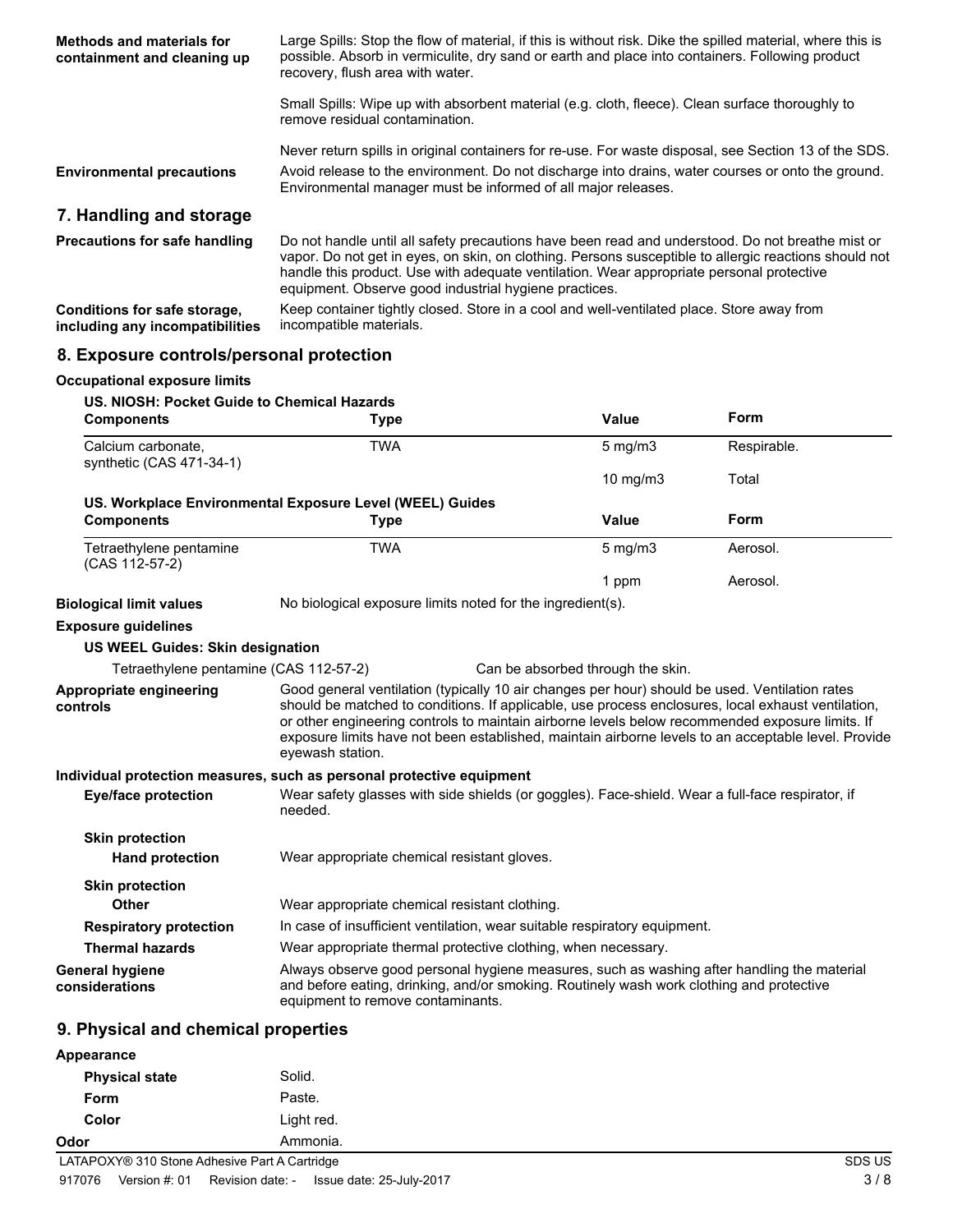| <b>Odor threshold</b>                             | Not available.  |
|---------------------------------------------------|-----------------|
| рH                                                | Not applicable. |
| Melting point/freezing point                      | Not applicable. |
| Initial boiling point and boiling<br>range        | Not available.  |
| <b>Flash point</b>                                | Non flammable.  |
| <b>Evaporation rate</b>                           | Not applicable. |
| Flammability (solid, gas)                         | Not available.  |
| Upper/lower flammability or explosive limits      |                 |
| <b>Flammability limit - lower</b><br>(%)          | Not available.  |
| <b>Flammability limit - upper</b><br>$(\%)$       | Not available.  |
| Vapor pressure                                    | Not applicable. |
| <b>Vapor density</b>                              | Not applicable. |
| <b>Relative density</b>                           | $1.5$ g/ml      |
| Solubility(ies)                                   |                 |
| <b>Solubility (water)</b>                         | Insoluble.      |
| <b>Partition coefficient</b><br>(n-octanol/water) | Not available.  |
| <b>Auto-ignition temperature</b>                  | Not available.  |
| <b>Decomposition temperature</b>                  | Not available.  |
| <b>Viscosity</b>                                  | Not available.  |
| 10. Stability and reactivity                      |                 |

| <b>Reactivity</b>                            | Corrosive to certain metals. Copper Aluminum. Zinc.           |
|----------------------------------------------|---------------------------------------------------------------|
| <b>Chemical stability</b>                    | Material is stable under normal conditions.                   |
| <b>Possibility of hazardous</b><br>reactions | No dangerous reaction known under conditions of normal use.   |
| <b>Conditions to avoid</b>                   | Heat, flames and sparks. Contact with incompatible materials. |
| Incompatible materials                       | Alkaline metals. Oxidizing agents. Strong acids.              |
| <b>Hazardous decomposition</b><br>products   | Carbon dioxide (CO2). Carbon monoxide. Nitrogen oxides.       |

# **11. Toxicological information**

### **Information on likely routes of exposure**

| <b>Inhalation</b>                                                                  | May cause respiratory irritation.                                                                                                                                 |
|------------------------------------------------------------------------------------|-------------------------------------------------------------------------------------------------------------------------------------------------------------------|
| <b>Skin contact</b>                                                                | Causes skin burns. May cause an allergic skin reaction.                                                                                                           |
| Eye contact                                                                        | Causes serious eye damage.                                                                                                                                        |
| Ingestion                                                                          | May cause burns of the gastrointestinal tract if swallowed.                                                                                                       |
| Symptoms related to the<br>physical, chemical and<br>toxicological characteristics | Rash. Corrosive effects. Symptoms may include stinging, tearing, redness, swelling, and blurred<br>vision. Permanent eye damage including blindness could result. |
| .                                                                                  |                                                                                                                                                                   |

### **Information on toxicological effects**

| <b>Acute toxicity</b>                       | May cause discomfort if swallowed.<br><b>Species</b><br><b>Test Results</b> |            |
|---------------------------------------------|-----------------------------------------------------------------------------|------------|
| <b>Components</b>                           |                                                                             |            |
| Calcium carbonate, synthetic (CAS 471-34-1) |                                                                             |            |
| <b>Acute</b>                                |                                                                             |            |
| Oral                                        |                                                                             |            |
| LD50                                        | Rat                                                                         | 6450 mg/kg |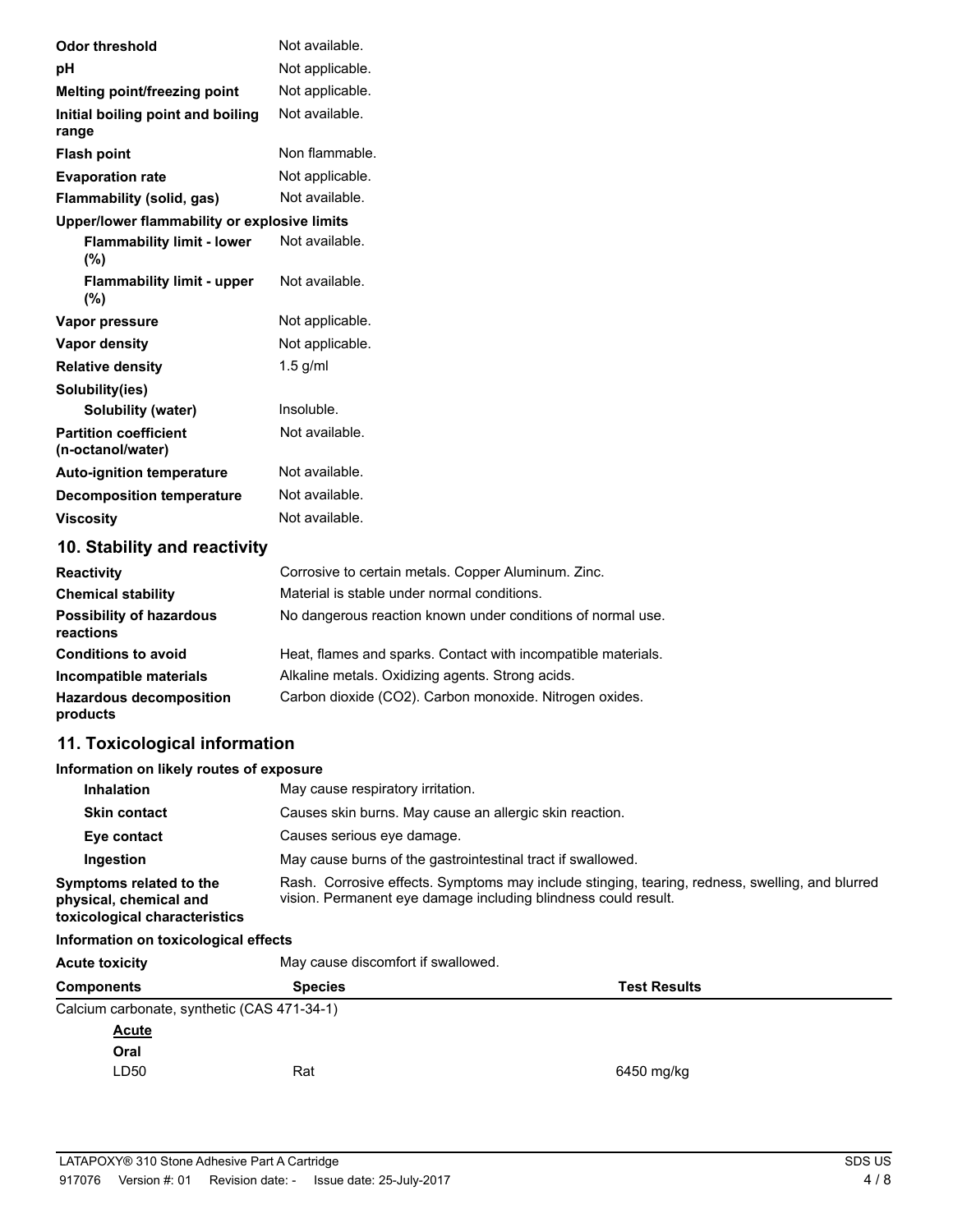| <b>Components</b>                                                             | <b>Species</b>                        |                                                                                                                     | <b>Test Results</b>      |  |  |
|-------------------------------------------------------------------------------|---------------------------------------|---------------------------------------------------------------------------------------------------------------------|--------------------------|--|--|
|                                                                               |                                       | Fatty acids, tall-oil, reaction products with tetraethylenepentamine (CAS 68953-36-6)                               |                          |  |  |
| <u>Acute</u>                                                                  |                                       |                                                                                                                     |                          |  |  |
| Oral                                                                          |                                       |                                                                                                                     |                          |  |  |
| LD50                                                                          | Rat                                   |                                                                                                                     | > 2000 mg/kg             |  |  |
| Nonyl Phenol (CAS 84852-15-3)                                                 |                                       |                                                                                                                     |                          |  |  |
| <b>Acute</b>                                                                  |                                       |                                                                                                                     |                          |  |  |
| Dermal                                                                        |                                       |                                                                                                                     |                          |  |  |
| LD <sub>50</sub>                                                              | Rabbit                                |                                                                                                                     | 3160 mg/kg               |  |  |
| Oral<br>LD50                                                                  | Rat                                   |                                                                                                                     |                          |  |  |
|                                                                               |                                       |                                                                                                                     | 1300 mg/kg               |  |  |
| Tetraethylene pentamine (CAS 112-57-2)                                        |                                       |                                                                                                                     |                          |  |  |
| Acute<br>Dermal                                                               |                                       |                                                                                                                     |                          |  |  |
| LD50                                                                          | Rabbit                                |                                                                                                                     | $0.66$ g/kg              |  |  |
| Oral                                                                          |                                       |                                                                                                                     |                          |  |  |
| LD50                                                                          | Rat                                   |                                                                                                                     | 2.1 g/kg                 |  |  |
| <b>Skin corrosion/irritation</b>                                              |                                       | Causes severe skin burns and eye damage.                                                                            |                          |  |  |
| Serious eye damage/eye                                                        |                                       | Causes serious eye damage.                                                                                          |                          |  |  |
| irritation                                                                    |                                       |                                                                                                                     |                          |  |  |
| Respiratory or skin sensitization                                             |                                       |                                                                                                                     |                          |  |  |
| <b>Respiratory sensitization</b>                                              |                                       | No data available.                                                                                                  |                          |  |  |
| <b>Skin sensitization</b>                                                     |                                       | May cause an allergic skin reaction.                                                                                |                          |  |  |
| Germ cell mutagenicity                                                        |                                       | No data available to indicate product or any components present at greater than 0.1% are<br>mutagenic or genotoxic. |                          |  |  |
| Carcinogenicity                                                               |                                       | This product is not considered to be a carcinogen by IARC, ACGIH, NTP, or OSHA.                                     |                          |  |  |
| IARC Monographs. Overall Evaluation of Carcinogenicity                        |                                       |                                                                                                                     |                          |  |  |
| Not listed.                                                                   |                                       |                                                                                                                     |                          |  |  |
| <b>NTP Report on Carcinogens</b>                                              |                                       |                                                                                                                     |                          |  |  |
| Not listed.<br>OSHA Specifically Regulated Substances (29 CFR 1910.1001-1050) |                                       |                                                                                                                     |                          |  |  |
| Not regulated.                                                                |                                       |                                                                                                                     |                          |  |  |
| <b>Reproductive toxicity</b>                                                  |                                       | Suspected of damaging fertility or the unborn child.                                                                |                          |  |  |
| Specific target organ toxicity -<br>single exposure                           | No data available.                    |                                                                                                                     |                          |  |  |
| Specific target organ toxicity -<br>repeated exposure                         | No data available.                    |                                                                                                                     |                          |  |  |
| <b>Aspiration hazard</b>                                                      | Not classified.                       |                                                                                                                     |                          |  |  |
| <b>Chronic effects</b>                                                        |                                       | No data available.                                                                                                  |                          |  |  |
| 12. Ecological information                                                    |                                       |                                                                                                                     |                          |  |  |
| <b>Ecotoxicity</b>                                                            |                                       | Toxic to aquatic life with long lasting effects.                                                                    |                          |  |  |
| <b>Components</b>                                                             | <b>Species</b><br><b>Test Results</b> |                                                                                                                     |                          |  |  |
| 4,4'-Methylenebis(cyclohexylamine) (CAS 1761-71-3)                            |                                       |                                                                                                                     |                          |  |  |
| <b>Aquatic</b>                                                                |                                       |                                                                                                                     |                          |  |  |
| Acute                                                                         |                                       |                                                                                                                     |                          |  |  |
| Algae                                                                         | EC50                                  | Algae                                                                                                               | 140 - 200 mg/l, 72 hours |  |  |
| Crustacea                                                                     | EC50                                  | Daphnia                                                                                                             | 6.84 mg/l, 48 hours      |  |  |
| Fish                                                                          | <b>LC50</b>                           | Golden orfe                                                                                                         | 46 - 100 mg/l, 96 hours  |  |  |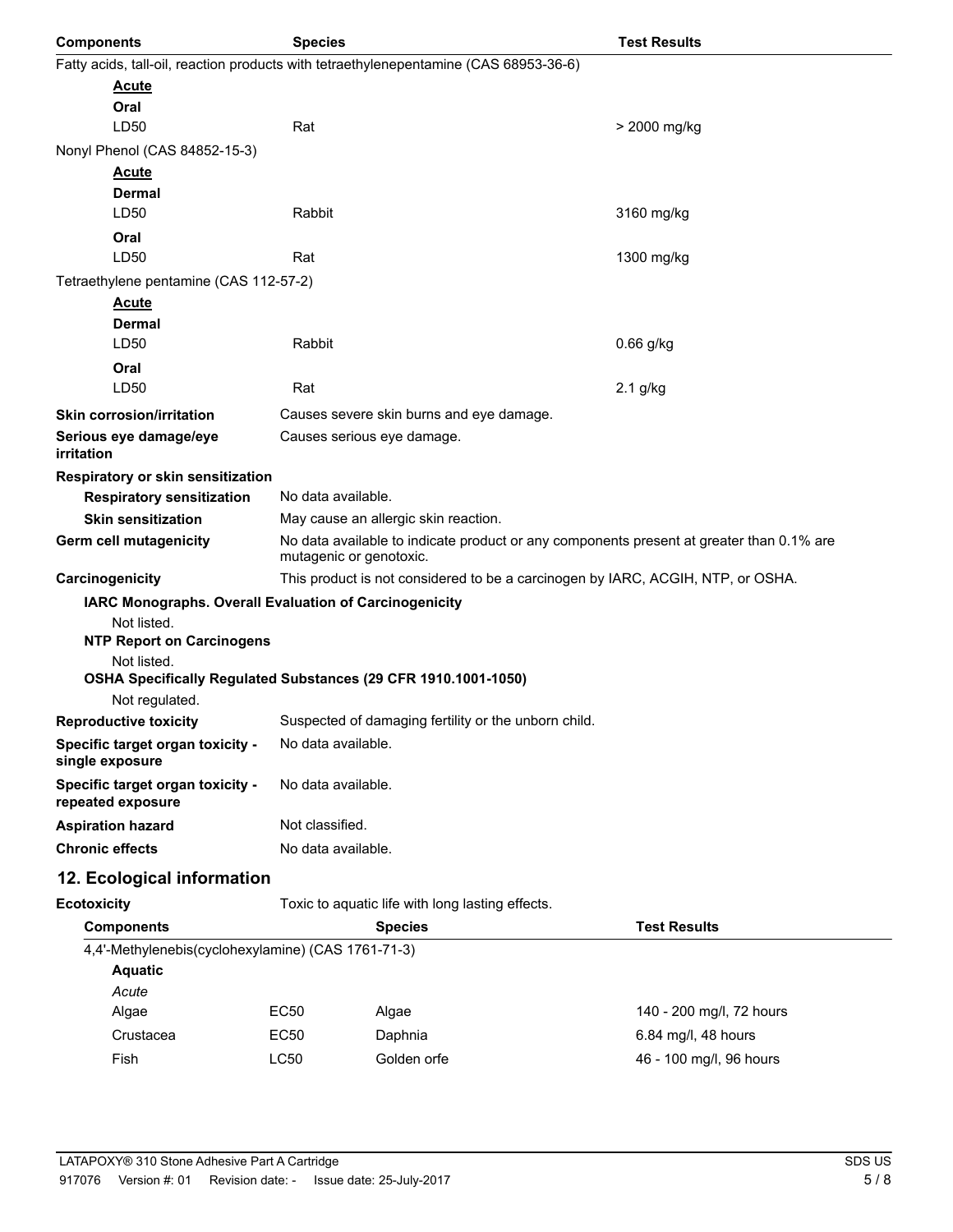| <b>Components</b>                                                                           |                                                                                                                                                                                                                                                                                                                                                                                                                              | <b>Species</b>                                                                                                    | <b>Test Results</b>   |  |
|---------------------------------------------------------------------------------------------|------------------------------------------------------------------------------------------------------------------------------------------------------------------------------------------------------------------------------------------------------------------------------------------------------------------------------------------------------------------------------------------------------------------------------|-------------------------------------------------------------------------------------------------------------------|-----------------------|--|
| Calcium carbonate, synthetic (CAS 471-34-1)                                                 |                                                                                                                                                                                                                                                                                                                                                                                                                              |                                                                                                                   |                       |  |
| <b>Aquatic</b>                                                                              |                                                                                                                                                                                                                                                                                                                                                                                                                              |                                                                                                                   |                       |  |
| Acute                                                                                       |                                                                                                                                                                                                                                                                                                                                                                                                                              |                                                                                                                   |                       |  |
| Fish                                                                                        | <b>LC50</b>                                                                                                                                                                                                                                                                                                                                                                                                                  | Western mosquitofish (Gambusia affinis) > 56000 mg/l, 96 Hours                                                    |                       |  |
| Nonyl Phenol (CAS 84852-15-3)                                                               |                                                                                                                                                                                                                                                                                                                                                                                                                              |                                                                                                                   |                       |  |
| <b>Aquatic</b>                                                                              |                                                                                                                                                                                                                                                                                                                                                                                                                              |                                                                                                                   |                       |  |
| Acute                                                                                       |                                                                                                                                                                                                                                                                                                                                                                                                                              |                                                                                                                   |                       |  |
| Crustacea                                                                                   | EC50                                                                                                                                                                                                                                                                                                                                                                                                                         | Crustacea                                                                                                         | 0.0379 mg/l, 48 hours |  |
| Fish                                                                                        | LC50                                                                                                                                                                                                                                                                                                                                                                                                                         | Fish                                                                                                              | 0.017 mg/l, 96 hours  |  |
| Persistence and degradability                                                               |                                                                                                                                                                                                                                                                                                                                                                                                                              | No data is available on the degradability of this product.                                                        |                       |  |
|                                                                                             |                                                                                                                                                                                                                                                                                                                                                                                                                              |                                                                                                                   |                       |  |
| <b>Bioaccumulative potential</b>                                                            |                                                                                                                                                                                                                                                                                                                                                                                                                              | No data available for this product.                                                                               |                       |  |
| Partition coefficient n-octanol / water (log Kow)<br>Tetraethylene pentamine (CAS 112-57-2) |                                                                                                                                                                                                                                                                                                                                                                                                                              | 1.503                                                                                                             |                       |  |
| <b>Mobility in soil</b>                                                                     | Not available.                                                                                                                                                                                                                                                                                                                                                                                                               |                                                                                                                   |                       |  |
|                                                                                             |                                                                                                                                                                                                                                                                                                                                                                                                                              | No other adverse environmental effects (e.g. ozone depletion, photochemical ozone creation                        |                       |  |
| Other adverse effects                                                                       |                                                                                                                                                                                                                                                                                                                                                                                                                              | potential, endocrine disruption, global warming potential) are expected from this component.                      |                       |  |
| 13. Disposal considerations                                                                 |                                                                                                                                                                                                                                                                                                                                                                                                                              |                                                                                                                   |                       |  |
| <b>Disposal instructions</b>                                                                | Collect and reclaim or dispose in sealed containers at licensed waste disposal site. This material<br>and its container must be disposed of as hazardous waste. Do not allow this material to drain into<br>sewers/water supplies. Do not contaminate ponds, waterways or ditches with chemical or used<br>container. Dispose of contents/container in accordance with local/regional/national/international<br>regulations. |                                                                                                                   |                       |  |
| Hazardous waste code                                                                        |                                                                                                                                                                                                                                                                                                                                                                                                                              | The waste code should be assigned in discussion between the user, the producer and the waste<br>disposal company. |                       |  |
| Waste from residues / unused<br>products                                                    | Dispose of in accordance with local regulations. Empty containers or liners may retain some<br>product residues. This material and its container must be disposed of in a safe manner (see:<br>Disposal instructions).                                                                                                                                                                                                       |                                                                                                                   |                       |  |
| <b>Contaminated packaging</b>                                                               | Empty containers should be taken to an approved waste handling site for recycling or disposal.<br>Since emptied containers may retain product residue, follow label warnings even after container is<br>emptied.                                                                                                                                                                                                             |                                                                                                                   |                       |  |
| 14. Transport information                                                                   |                                                                                                                                                                                                                                                                                                                                                                                                                              |                                                                                                                   |                       |  |
| <b>DOT</b>                                                                                  |                                                                                                                                                                                                                                                                                                                                                                                                                              |                                                                                                                   |                       |  |
| UN number                                                                                   | UN3263                                                                                                                                                                                                                                                                                                                                                                                                                       |                                                                                                                   |                       |  |
| UN proper shipping name                                                                     |                                                                                                                                                                                                                                                                                                                                                                                                                              | Corrosive solid, basic, organic, n.o.s. (Nonyl Phenol, Tetraethylene pentamine)                                   |                       |  |
| <b>Transport hazard class(es)</b>                                                           |                                                                                                                                                                                                                                                                                                                                                                                                                              |                                                                                                                   |                       |  |
| <b>Class</b>                                                                                | 8                                                                                                                                                                                                                                                                                                                                                                                                                            |                                                                                                                   |                       |  |
| <b>Subsidiary risk</b>                                                                      | -                                                                                                                                                                                                                                                                                                                                                                                                                            |                                                                                                                   |                       |  |
| Label(s)                                                                                    | 8                                                                                                                                                                                                                                                                                                                                                                                                                            |                                                                                                                   |                       |  |
| Packing group                                                                               | Ш                                                                                                                                                                                                                                                                                                                                                                                                                            |                                                                                                                   |                       |  |
| <b>Environmental hazards</b>                                                                |                                                                                                                                                                                                                                                                                                                                                                                                                              |                                                                                                                   |                       |  |
| <b>Marine pollutant</b>                                                                     | Yes                                                                                                                                                                                                                                                                                                                                                                                                                          |                                                                                                                   |                       |  |
|                                                                                             |                                                                                                                                                                                                                                                                                                                                                                                                                              | Special precautions for user Read safety instructions, SDS and emergency procedures before handling.              |                       |  |

| Environmental hazards        |                                                                                                      |
|------------------------------|------------------------------------------------------------------------------------------------------|
| <b>Marine pollutant</b>      | Yes                                                                                                  |
|                              | Special precautions for user Read safety instructions, SDS and emergency procedures before handling. |
| <b>Special provisions</b>    | IB8, IP3, T1, TP33                                                                                   |
| <b>Packaging exceptions</b>  | 154                                                                                                  |
| Packaging non bulk           | 213                                                                                                  |
| Packaging bulk               | 240                                                                                                  |
| <b>IATA</b>                  |                                                                                                      |
| UN number                    | UN3263                                                                                               |
| UN proper shipping name      | Corrosive solid, basic, organic, n.o.s. (Nonyl Phenol, Tetraethylene pentamine)                      |
| Transport hazard class(es)   |                                                                                                      |
| <b>Class</b>                 | 8                                                                                                    |
| <b>Subsidiary risk</b>       |                                                                                                      |
| Label(s)                     | 8                                                                                                    |
| Packing group                | Ш                                                                                                    |
| <b>Environmental hazards</b> | Yes                                                                                                  |
| <b>ERG Code</b>              | 8L                                                                                                   |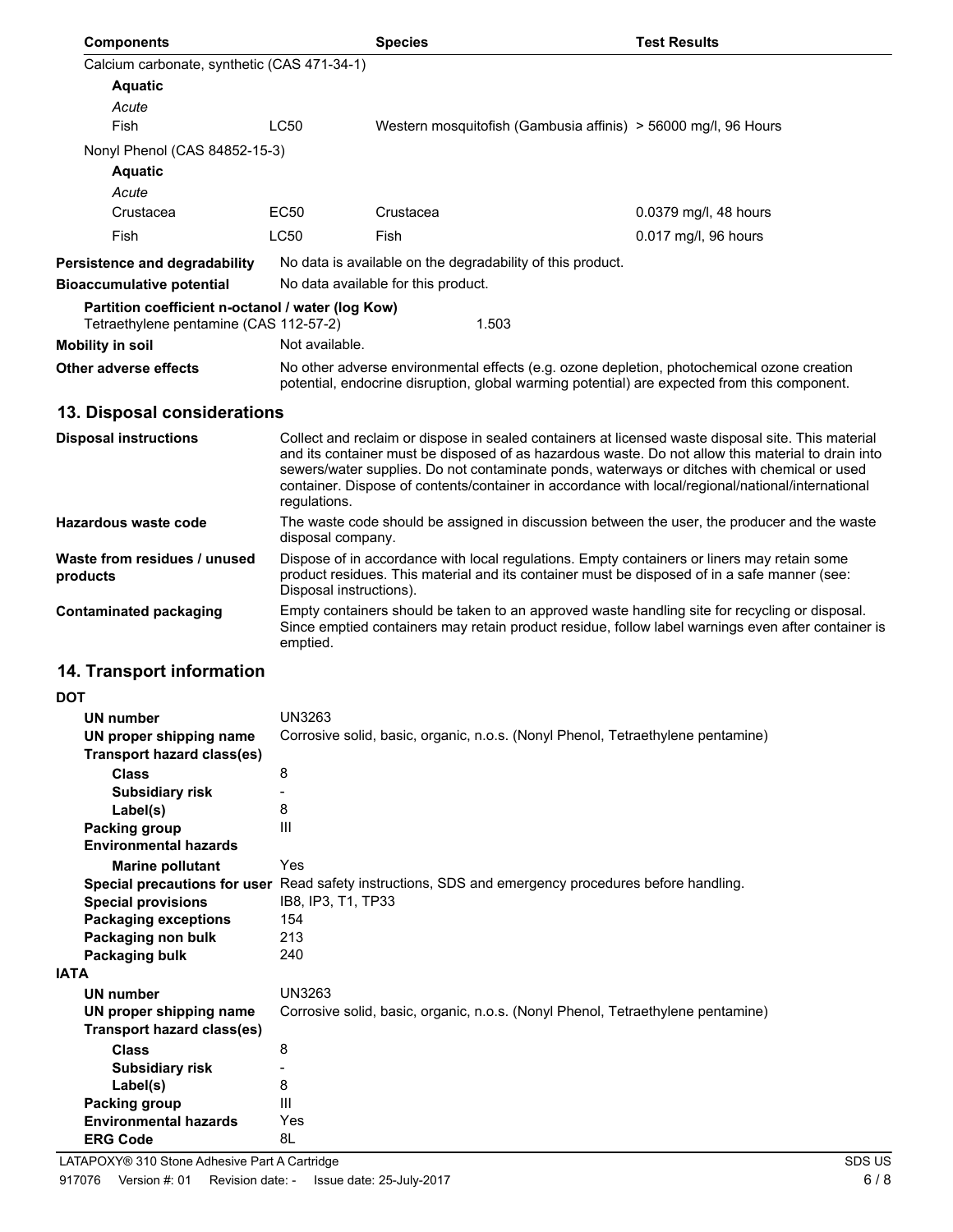**Special precautions for user** Read safety instructions, SDS and emergency procedures before handling. **IMDG**

| UN number<br>UN proper shipping name<br><b>Transport hazard class(es)</b>                          | UN3263<br>CORROSIVE SOLID, BASIC, ORGANIC, N.O.S. (Nonyl Phenol, Tetraethylene pentamine)                            |                   |                                                                                    |
|----------------------------------------------------------------------------------------------------|----------------------------------------------------------------------------------------------------------------------|-------------------|------------------------------------------------------------------------------------|
| <b>Class</b>                                                                                       | 8                                                                                                                    |                   |                                                                                    |
| <b>Subsidiary risk</b>                                                                             | $\blacksquare$                                                                                                       |                   |                                                                                    |
| Label(s)                                                                                           | 8                                                                                                                    |                   |                                                                                    |
| Packing group                                                                                      | III                                                                                                                  |                   |                                                                                    |
| <b>Environmental hazards</b>                                                                       |                                                                                                                      |                   |                                                                                    |
| <b>Marine pollutant</b><br>EmS                                                                     | Yes<br>$F-A, S-B$                                                                                                    |                   |                                                                                    |
|                                                                                                    | Special precautions for user Read safety instructions, SDS and emergency procedures before handling.                 |                   |                                                                                    |
| Transport in bulk according to<br>Annex II of MARPOL 73/78 and<br>the IBC Code                     | This substance/mixture is not intended to be transported in bulk.                                                    |                   |                                                                                    |
| <b>General information</b>                                                                         | IATA classification is not relevant as the material is not transported by air.                                       |                   |                                                                                    |
| 15. Regulatory information                                                                         |                                                                                                                      |                   |                                                                                    |
| <b>US federal regulations</b>                                                                      | Standard, 29 CFR 1910.1200.                                                                                          |                   | This product is a "Hazardous Chemical" as defined by the OSHA Hazard Communication |
| TSCA Section 12(b) Export Notification (40 CFR 707, Subpt. D)                                      |                                                                                                                      |                   |                                                                                    |
| Nonyl Phenol (CAS 84852-15-3)<br>OSHA Specifically Regulated Substances (29 CFR 1910.1001-1050)    |                                                                                                                      |                   | 1.0 % One-Time Export Notification only.                                           |
| Not regulated.                                                                                     |                                                                                                                      |                   |                                                                                    |
| <b>CERCLA Hazardous Substance List (40 CFR 302.4)</b><br>Not listed.                               |                                                                                                                      |                   |                                                                                    |
| Superfund Amendments and Reauthorization Act of 1986 (SARA)                                        |                                                                                                                      |                   |                                                                                    |
| <b>Hazard categories</b>                                                                           | Immediate Hazard - Yes<br>Delayed Hazard - Yes<br>Fire Hazard - No<br>Pressure Hazard - No<br>Reactivity Hazard - No |                   |                                                                                    |
| <b>SARA 302 Extremely hazardous substance</b>                                                      |                                                                                                                      |                   |                                                                                    |
| Not listed.                                                                                        |                                                                                                                      |                   |                                                                                    |
| SARA 311/312 Hazardous<br>chemical                                                                 | Yes                                                                                                                  |                   |                                                                                    |
| SARA 313 (TRI reporting)<br><b>Chemical name</b>                                                   |                                                                                                                      | <b>CAS number</b> | % by wt.                                                                           |
| Nonyl Phenol                                                                                       |                                                                                                                      | 84852-15-3        | 5 - 7                                                                              |
| <b>Other federal regulations</b>                                                                   |                                                                                                                      |                   |                                                                                    |
| Clean Air Act (CAA) Section 112 Hazardous Air Pollutants (HAPs) List                               |                                                                                                                      |                   |                                                                                    |
| Not regulated.<br>Clean Air Act (CAA) Section 112(r) Accidental Release Prevention (40 CFR 68.130) |                                                                                                                      |                   |                                                                                    |
| Not regulated.                                                                                     |                                                                                                                      |                   |                                                                                    |
| <b>Safe Drinking Water Act</b><br>(SDWA)                                                           | Not regulated.                                                                                                       |                   |                                                                                    |
| <b>US state regulations</b>                                                                        |                                                                                                                      |                   |                                                                                    |
| US. Massachusetts RTK - Substance List                                                             |                                                                                                                      |                   |                                                                                    |
| Nonyl Phenol (CAS 84852-15-3)                                                                      |                                                                                                                      |                   |                                                                                    |
| Tetraethylene pentamine (CAS 112-57-2)<br>US. New Jersey Worker and Community Right-to-Know Act    |                                                                                                                      |                   |                                                                                    |
| Tetraethylene pentamine (CAS 112-57-2)                                                             |                                                                                                                      |                   |                                                                                    |
| US. Pennsylvania Worker and Community Right-to-Know Law<br>Nonyl Phenol (CAS 84852-15-3)           |                                                                                                                      |                   |                                                                                    |
| Tetraethylene pentamine (CAS 112-57-2)                                                             |                                                                                                                      |                   |                                                                                    |